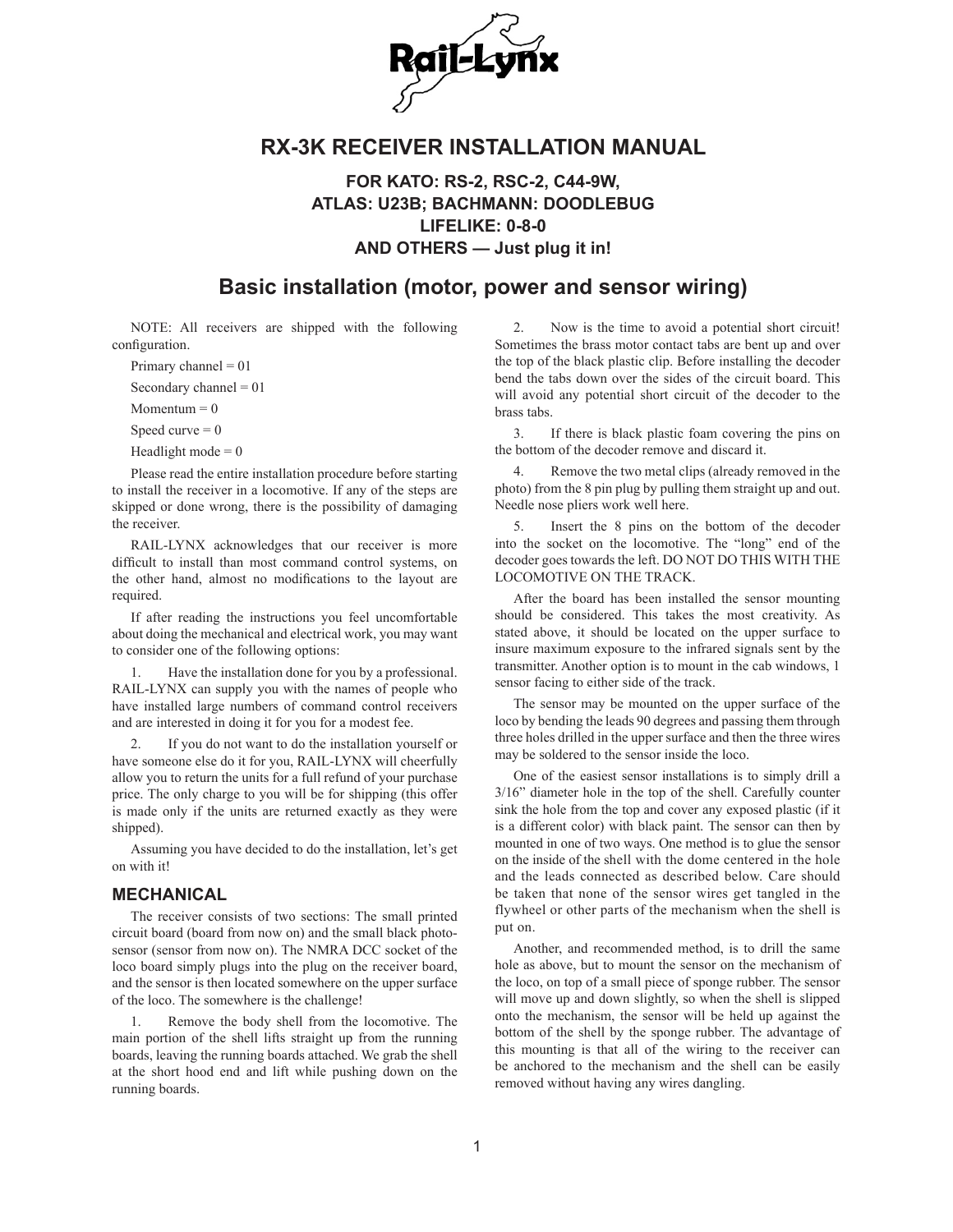The three leads on the sensor may be bent 90 degrees without any damage, as long as they are held with pliers while bending to prevent stress on the plastic housing. Also, the sensor may be painted except for the domed part. The dome is where the infrared signal enters. Slight weathering has little effect on the sensor, but don't get carried away!

#### **ELECTRICAL**

There are three wires that have to be connected to the sensor from the receiver.

- 1. White: IR signal
- 2. Black: signal ground
- 3. Green: sensor power (+5V)

These sensor leads (white, black and green) must be connected next. Care should be taken not to apply the soldering iron to the leads too long (3 to 5 seconds max.) or the sensor may be damaged. Make sure that the green and white leads are not reversed (the black lead goes to the center lead, so that's tough to reverse). Please closely follow Figure 1 for the green and white connections and remember to picture how they look when viewed from the bottom, which is where the solder connections will be made. Note that the figure shows the sensor with the "dome" towards you. A piece of shrink tubing can be placed on the center pin to prevent any of the leads from shorting.

Make sure there are no pinched wires between the receiver and the frame or between the receiver and the connector pins.

To test the receiver, place the loco on a piece of test track. Connect the power supply or power pack to the track with the 10 ohm resistor (the one supplied with the receiver) connected in series with one of the leads (Figure 2). This resistor will most likely (but not positively) protect the receiver from a wiring error. Connect a multimeter set to read voltage, as shown in the figure.

Slowly advance the speed control on the power pack and observe the voltage reading on the meter. If the meter reads backwards, reverse the meter leads. Continue to increase the voltage until 12 volts is reached. If as the speed control is increased, the voltage does not read anything, or reads very little, most likely a short or miswire has occurred. Also a finger placed on the resistor can detect any temperature rise. The resistor will get hot if any thing is wrong! If the voltage does not increase and/or the resistor gets hot, quickly remove the power. After removing power recheck the wiring. Normally the resistor will prevent any damage to the receiver if something is wrong with the installation.

During this time the loco should not move, but sit patiently, waiting for a command from the hand-held transmitter. If it starts to move there is probably a miswire. Turn off the power and recheck the wiring.

If everything seems OK, turn on the RAIL-LYNX transmitter by flipping the toggle switch "up" to the on position. Set the top channel switch to "0" and the lower channel switch to "1". This selects channel 01, which is the primary channel that all receivers are initially loaded with

before shipment. Move the "FORWARD" switch to the right (HL), point the transmitter toward the loco, depress the right hand DIRECTION button and rotate the speed knob to about the eight or nine o'clock position.

The loco should begin to move or at lease make a buzzing sound. If the loco just buzzes, increase the speed knob until it starts to move. To stop the loco depress the "STOP" button. After stopping the loco depress the left hand DIRECTION button. The loco should move in the opposite direction. If the loco behaves correctly the wiring is correct. Note: The loco will run slower then normal while on the test track.

On the first installation it may be desirable to make all connections temporary and operate the loco without the shell to confirm that the wiring is correct and understood. Please be very careful to make sure that none of the wiring or sensor leads touch the loco frame or the track as severe damage can result.

That's all there is to it... That wasn't all that bad was it

# **ADVANCED FEATURES AND INSTALLATION**

#### **SPEED CURVE**

There are five speed curves stored in the receiver. Curves 0-3 are stored in program memory and cannot be changed. Curve 4 is stored in data memory and can be customer designed and loaded using SPEED-LYNX and any computer capable of running DOS.

The speed curve determines the speed of the loco vs the position of the speed knob.

Speed curve 0 is a linear straight line from 0 to 100% of track voltage.

Speed curve 1 is a linear straight line from 0 to 75% of track voltage.

Speed curve 2 is a linear straight line from 0 to 50% of track voltage.

Speed curve 3 is a linear straight line from 0 to 37% of track voltage

Speed curve 4 is a CUSTOM SPEED CURVE.

As shipped the receiver does not have a speed curve 4, it should not be selected.

If can be changed using the SPEED-LYNX software running under DOS, and either the loader module, or any repeater. Any of the 126 speed values may be assigned to any of the 32 knob positions to produce any type of curve desired. See the SPEED-LYNX manual.

#### **SPEED CURVE SELECTION**

To select one of the speed curves, set the loco's primary channel on the channel switches and set the speed knob in position 0 (full stop), 1, 2, 3, or 4. While holding the "SHIFT" button down, depress the hidden button on the bottom of the XMTR. This will select the desired speed curve.